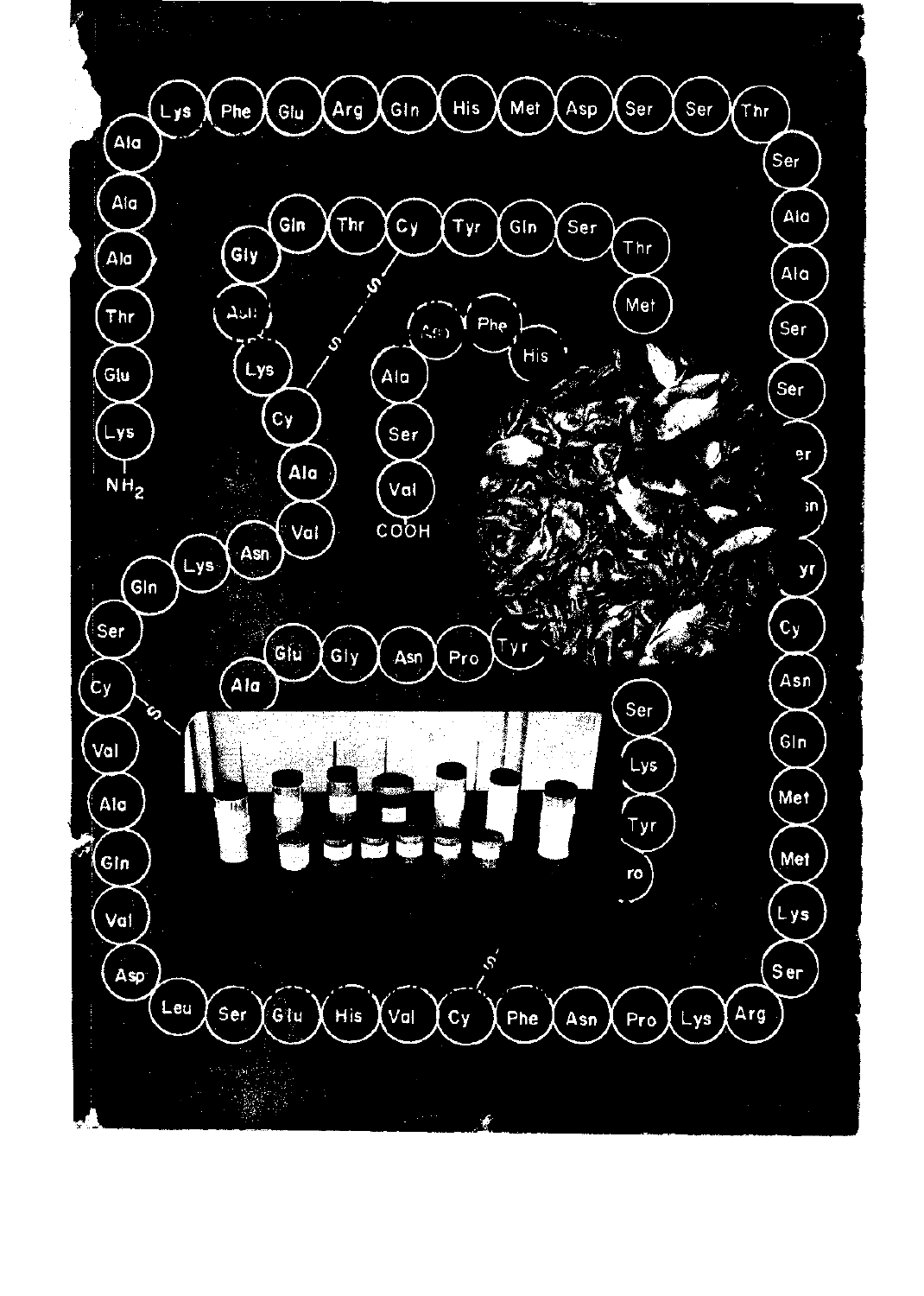ţ. ł. l,  $\begin{array}{c} 1 \\ 1 \\ 2 \\ 3 \end{array}$ Ì, ÿ  $\ddot{\rm g}$  $\epsilon$ 

重音  $\hat{\mathbf{w}}$ 

 $\frac{1}{2}$ 

Ŷ, Ċ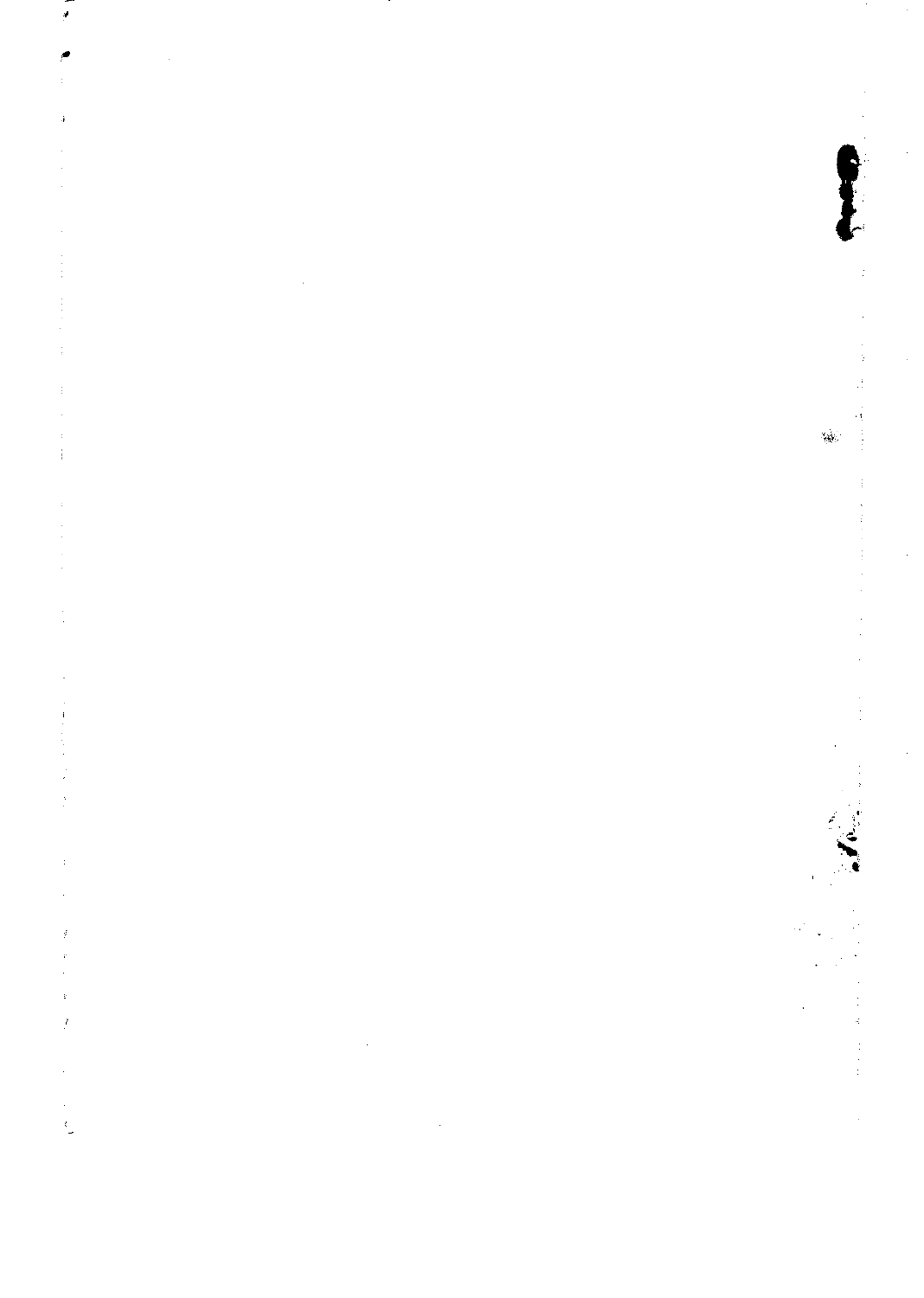# **CMFRI SPECIAL PUBLICATION**

**Number 8** 

# **MANUAL OF RESEARCH METHODS FOR FISH AND SHELLFISH NUTRITION**



**Issued on the occasion of the Workshop on METHODOLOGY FOR FISH AND SHELLFISH NUTRITION organised by The Centre of Advanced Studies in Mariculture, Central Marine Fisheries Research Institute, held at Cochin from 11 -16 January 1982**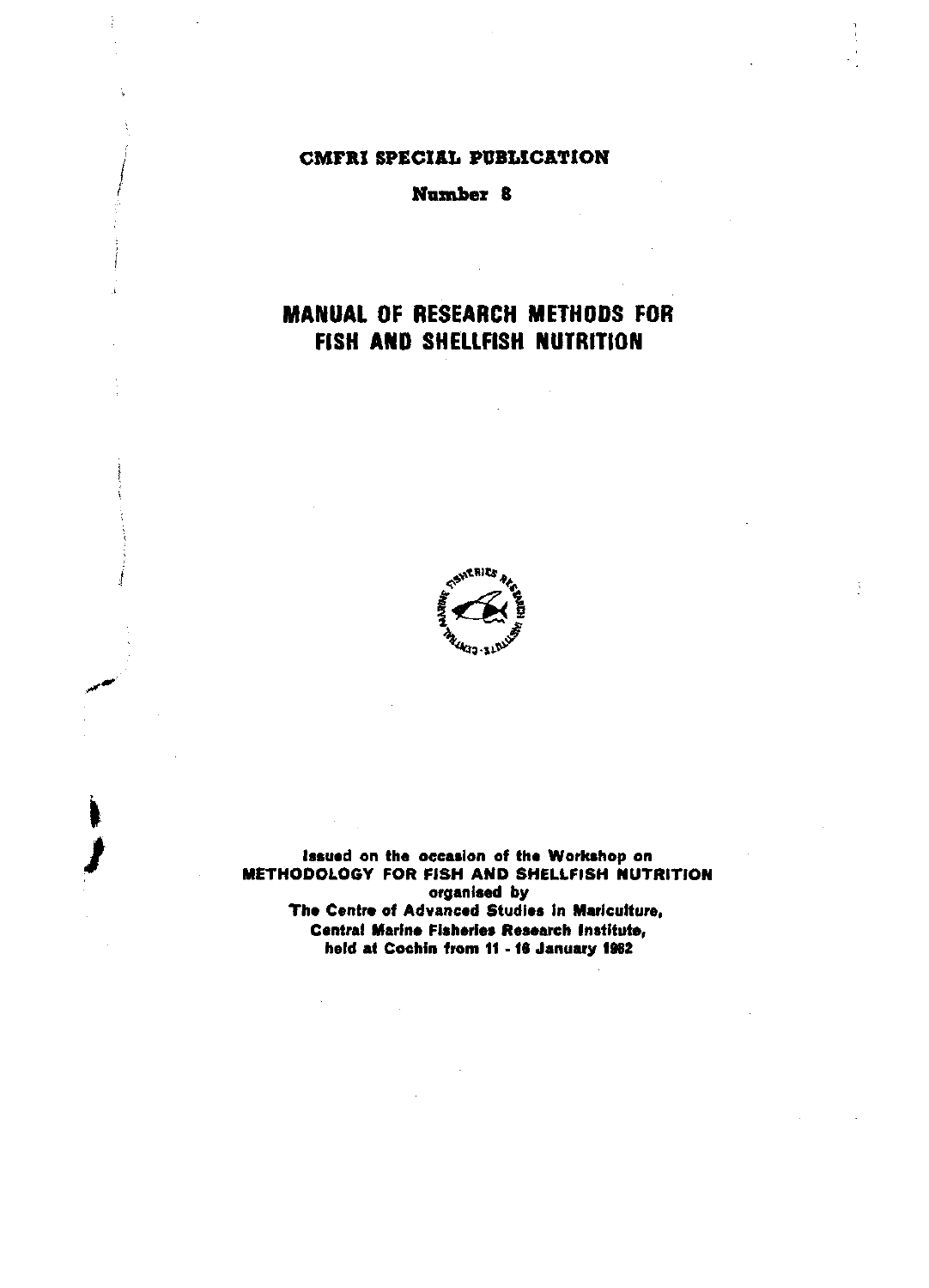Published by: E. G. SILAS Director<br>Central Marine Fisheries Research Institute<br>COCHIN

 $\hat{\mathcal{A}}$ 

 $\bar{z}$ 

 $\hat{\mathcal{L}}_{\text{max}}$ 

 $\hat{\mathcal{A}}$ 

 $\bullet$ 

 $\bar{z}$ 

 $\sim$ 

 $\mathcal{A}$ 

÷.

 $\frac{1}{2}$ 

 $\beta \sim \alpha_0$ 

 $\bar{\alpha}$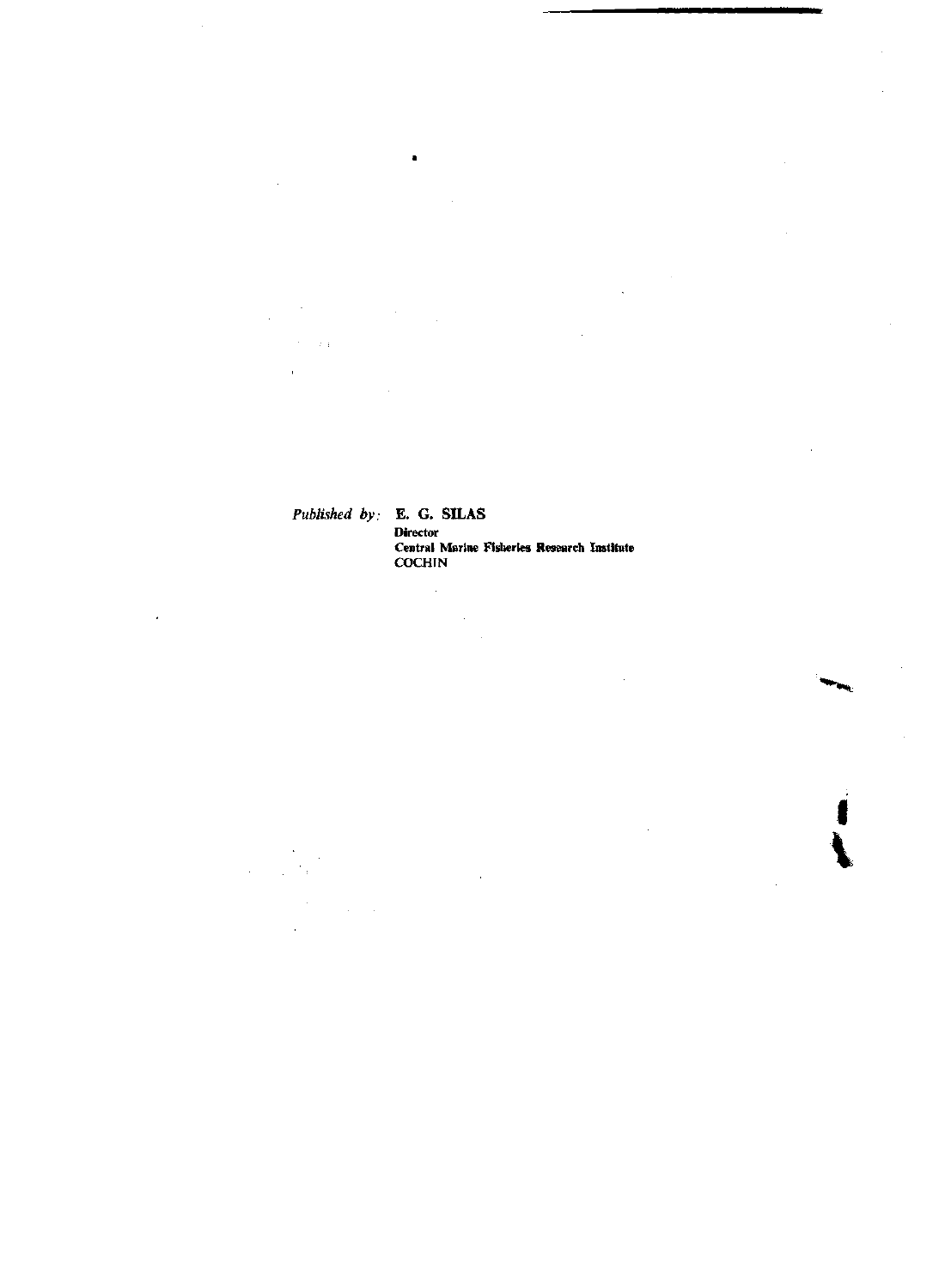#### PREFACE

The Centre of Advanced Studies in Mariculture established at the Central Marine Fisheries Research Institute has been conducting Workshops in Research Methodologies on specialised disciplines with a view to enhance the competence of the scientific workers specialising in researches connected with mariculture. The main emphasis in mariculture research has been directed towards the development of economically viable culture techniques for culturable species of fish and shellfish, with a view to augmenting the fish and shellfish production of the country. In order to develop low-cost technologies the essential operational inputs have to be rationally utilized.

It has been well established that feeding constitutes the major cost of production, often exceeding 50 per cent of the operating costs in intensive aquaculture operations. Two main factors affecting the cost of feeding are composition of the **diet**  and efficiency of feed conversion. In order to develop leastcost formula diets of high conversion efficiency, knowledge of the nutritional requirements of the different species during the different phases of the life cycle and the nutritive value of **the**  complex feed ingredients available in the country to the candidate species is a prerequisite.

+

The existing information on the nutritional requirements of cultivated species of fish and shellfish in India, is meagre and recently research has been intensified in this area. If researches on this field could be carried out using standardised experimental procedures, the data obtained on the nutritional requirements ot the different species could be stored in a fish and shellfish nutrition data bank, from where data could be disseminated to the users such as feed manufacturers, farmers, extension workers and research workers as and when required. It. is also necessary that the data collected on the chemical composition of the feed ingredients and their nutritive value tor the species should be based un standard chemical methods and experimental procedures so that the data could be stored in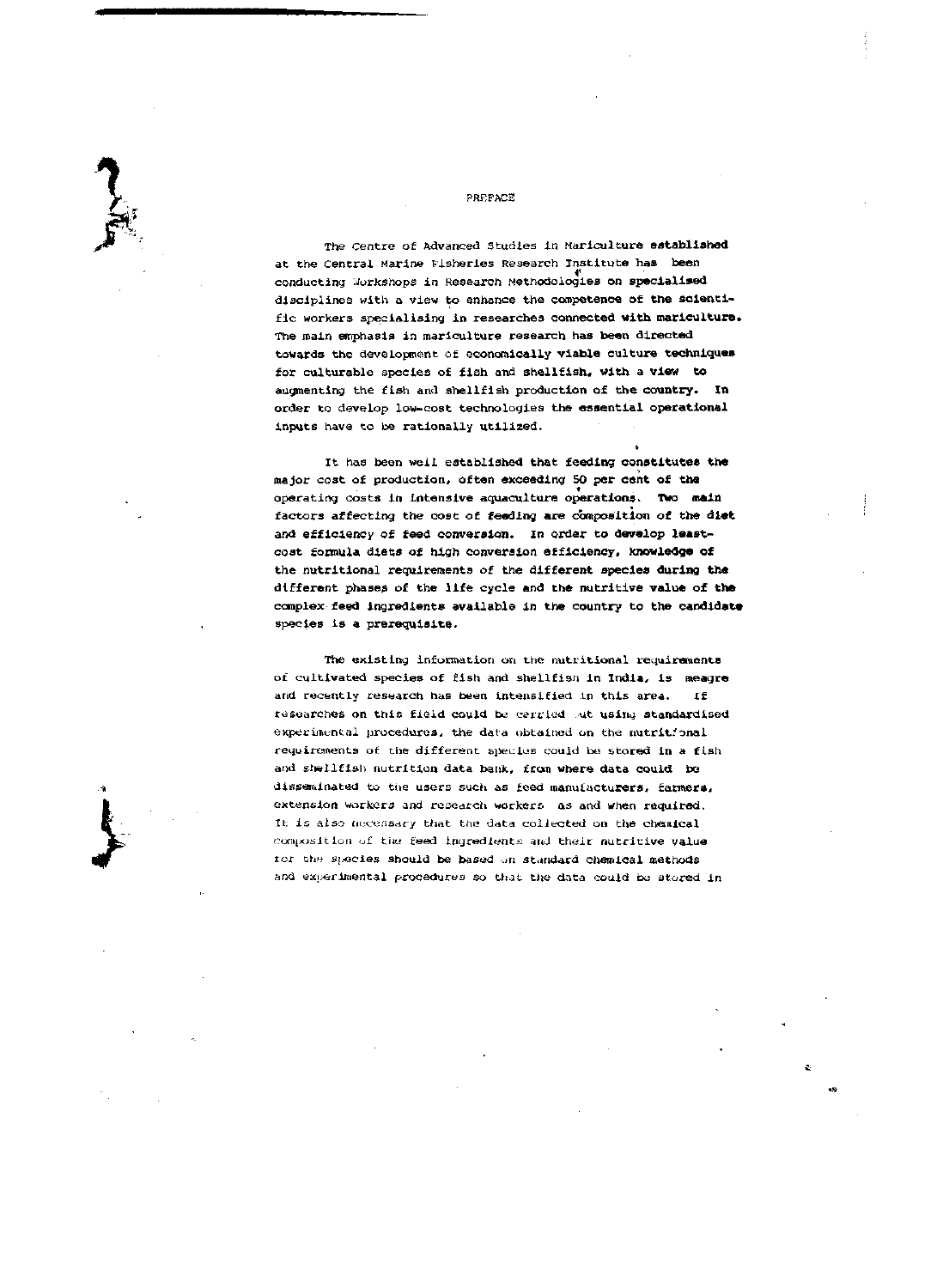$\label{eq:1} \Omega^2(\alpha^2\mathbb{N})\propto \lambda^2\mathbb{N}^2\sigma^{-2}e^{2\alpha\mathbb{N}^2}\quad \Omega^2(\mathbb{Z},\mathbb{Z})\times \mathbb{R}^2\left(\mathbb{Z}^2\right)\times \mathbb{R}^2\left(\mathbb{Z}^2\right)\times \mathbb{R}^2\left(\mathbb{R}^2\right).$ and chairman alah sebagai the data bank which eventually could become a National Fish Reed  $\texttt{Infermaticon}(\texttt{Comp} \star \texttt{e}) \xrightarrow{\delta} \texttt{e}(\texttt{e}) \xrightarrow{\delta} \texttt{e}(\texttt{e}) \xrightarrow{\delta} \texttt{e}(\texttt{e}) \xrightarrow{\delta} \texttt{e}(\texttt{e}) \xrightarrow{\delta} \texttt{e}(\texttt{e}) \xrightarrow{\delta} \texttt{e}(\texttt{e}) \xrightarrow{\delta} \texttt{e}(\texttt{e}) \xrightarrow{\delta} \texttt{e}(\texttt{e}) \xrightarrow{\delta} \texttt{e}(\texttt{e}) \xrightarrow{\delta} \texttt{e}(\texttt{e}) \xrightarrow{\delta} \texttt{e}(\texttt{e$ 

elimet voor 1984, des multatengikke eeld eulepade ees Moud en polis formation. To undertake atudies on the above lines, especially by the technicians, and research workers entering afresh into the field. the need of practical guides describing the research techniques and methods, planning of investigations, collection of data and their interpretation need not be emphasized. Keeping this in View, the present manual on Research Methods in Fish and Shellfish Nutrition is issued by the Centre of Advanced Studies in Mariculture on the occasion of the Workshop on Methodology of Fish and shellfish Nutrition. Installation that well and

and all their son (? equiparous paths) politicity in free makes mind. Pr. Akio Kanazawa, Professor of Nutritional Chemistry, .University of Kagoshima, Japan and Consultant in Fish and Shellfice Nutrition at the CAS in Mariculture, has been kind enough to cooperate with the Scientists of CAS in Mariculture of the Central Marine Fisheries Research Institute in the preparation .of this manuel. There are chapters in this manual covering s various methods on composition analysis of feeds, including growth inhibitors and toxins; determination of digestibility coefficient; protein evaluation; bioenergetics; determination of essential amino acid requirements using radioisotope method; research test diets for fishes and prawns; feed formulation methods; experimental design, etc. Methods of preparation of microparticulate diets, phytoplankton and zooplankton culture methods, etc. are also included to facilitate larval nutrition studies. Many of the methods given in the manual have been standardized for fish and shellfish nutrition studies in India and abroad. The users can also gain maximum benefit by suitable modifications of other methods which are given as guidelines.

I would like to thank all the scientific and technical staff especially Shri S. Ahamed Ali, Dr. K. Alagarswami, Shri D.C.V. Easterson, Shri C.P. Gopinathan, Shri T. Jacob, Shri M.S. Muthu, Dr. R. Paul Raj, Dr. A.G. Ponniah and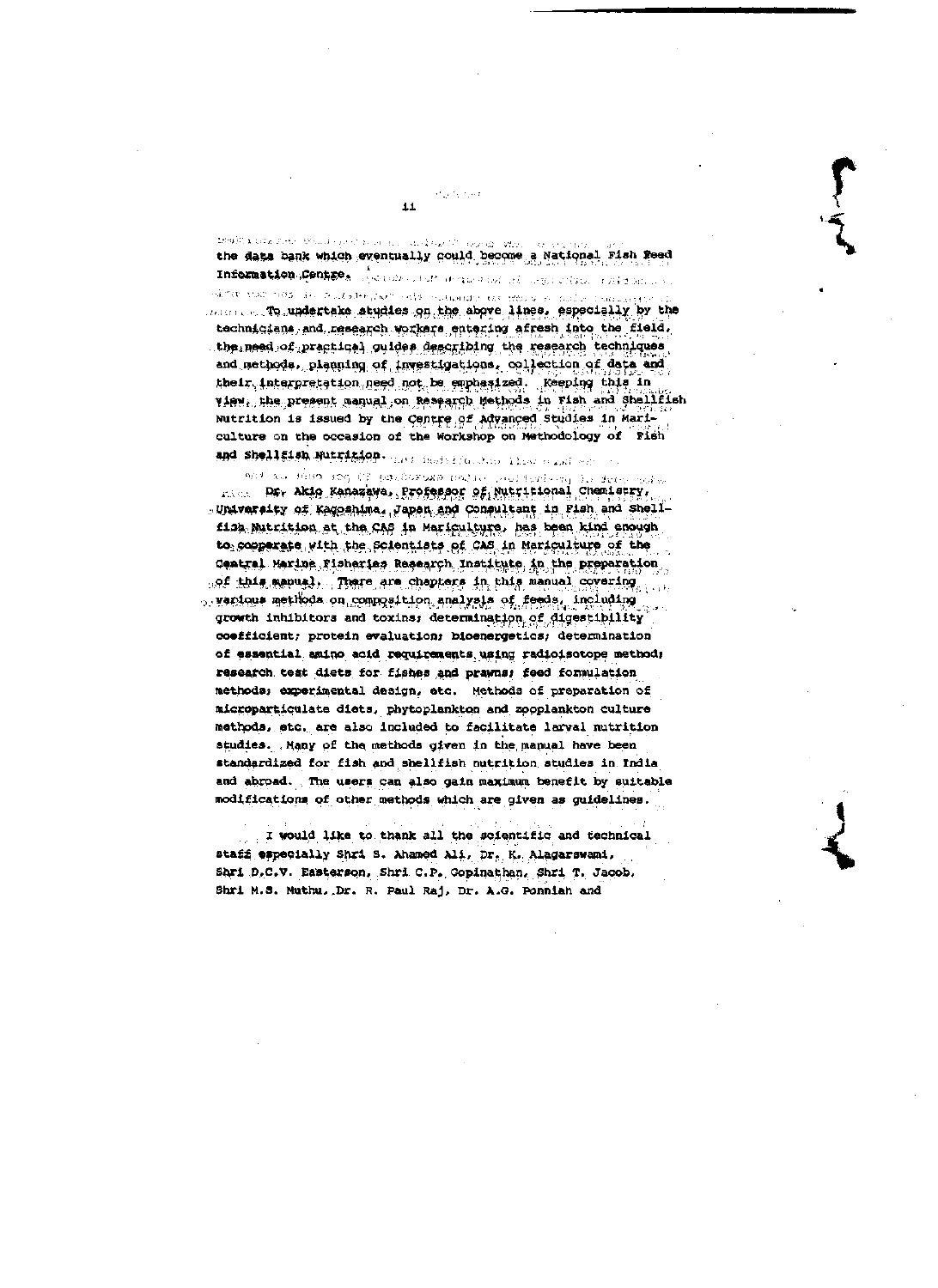*in:,* p. vedavyasa Rao **who have rendered assistance during the**  preparation of this manual. **Thanks are also due to Shri Johnson,**  Librarian and shri Kambadkar, **Technical Assistant, Central Marine**  Fisheries Research institute, for the **help rendered bythtra in**  printing this manual.

/

(E.G. **Silas) Director, CMPRI , Sub-Project Coordinator,**  Centre of **Advanced studies in Maricultuce** 

**ill**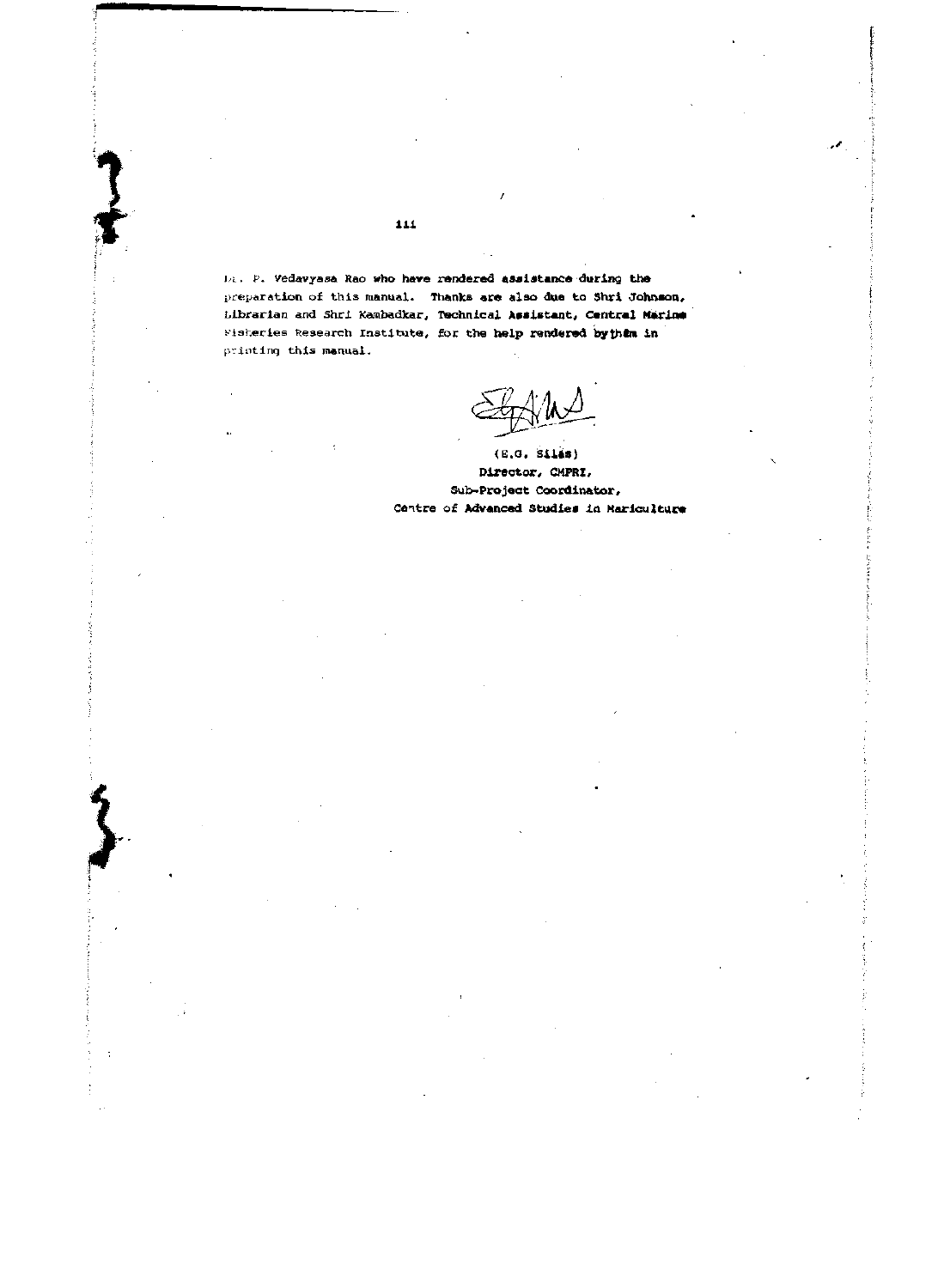#### CHAPTER 16

METHODS OF CULTURING PHYTOPLANKTON

# 1 INTRODUCTION

It is an established fact that the success of any hatchery operation will depend mainly on the availability of the basic food, the phytoplankton. The maintenance and supply of the required species at appropriate time form a major problem facing the algal culturists. The procedure for the phytoplankton culture involves aspects such as the isolation of the required species, preparation of the suitable culture media, maintenance of the culture in the laboratory scale, as well as large scale under controlled conditions of light, temperature and aeration and their constant supply in different phases of growth.

2 METHODS OP ISOLATION AND CULTURE

#### 2.1 Methods of Isolation

The isolation of the required species can be done by one of the following methods:

a. Pipette method:

Larger organisms can be pipetted out using micropipettes under a microscope.

b. Washing method or centrifugation:

Repeated washing or centrifuging the water samples results in the Isolation of larger organisms.

c. By exploiting the phototactic movement:

By this method, the phytoflagellates, will move to one direction and with a micro-pipette can be isolated.

\* Prepared by C.P. Gopinathan, Central Marine Fisheries Research Institute, Cochin-18.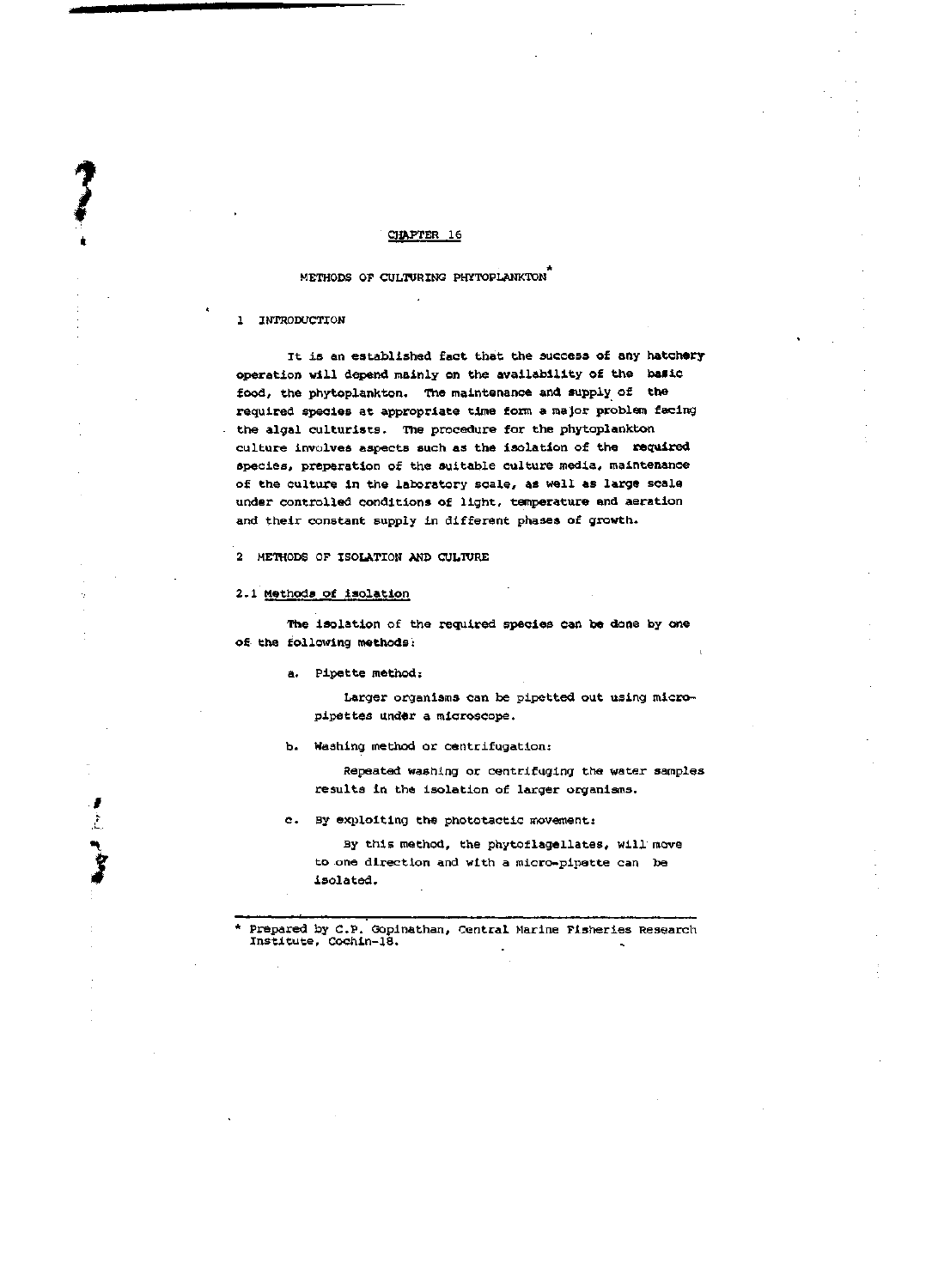# d. By agar-plating method:

For preparing the agar medium, 1.5% agar is added to 1 litre of suitable medium or even natural seawater and this agar solution is sterilised in an autoclave for 15 minutes under 150 lbs pressure and 120°C temperature. Now this medium is poured in sterilised petri-dishes and left for 24 hrs. In case of culture tubes, the medium is poured in 1/3 part in tubes and properly plugged with cotton before autoclaving.

The isolated species can be picked up by platinum needle or platinum loop under microscope and streaked on the surface of agar plates. After innoculation, these petri-dishes are placed in an incubation $^{\circ}$ chamber for 10-15 days. Light intensity and temperature should be maintained constant. Within 15 days if the required species forms a colony, remove it by platinum loop and transfer to culture tubes half filled with suitable culture media, and subsequently from the culture tubes to culture flasks and then to 20 1 glass carbuoys if the species could be cultured on a mass scale.

#### 2.2 Culture apparatus

vessels made of 'Pyrex' or 'corning' glass are usually used for phytoplankton culturing. But from test tube to concrete tanks may be used, depending on the quantity of the culture required. For small scale experiments Erlenmeyer flasks equipped with inlet and outlet tubes for aeration are used. Glass tubes or flasks plugged with cotton provides enough aeration. The vessels should be cleaned well and sterilized in a hot air oven.

## 2.3 Selection of the culture medium

on securing the desired organism, transfer the sample into a series of petri-dishes, each containing different enriched media. Keep them exposed to sunlight or artificial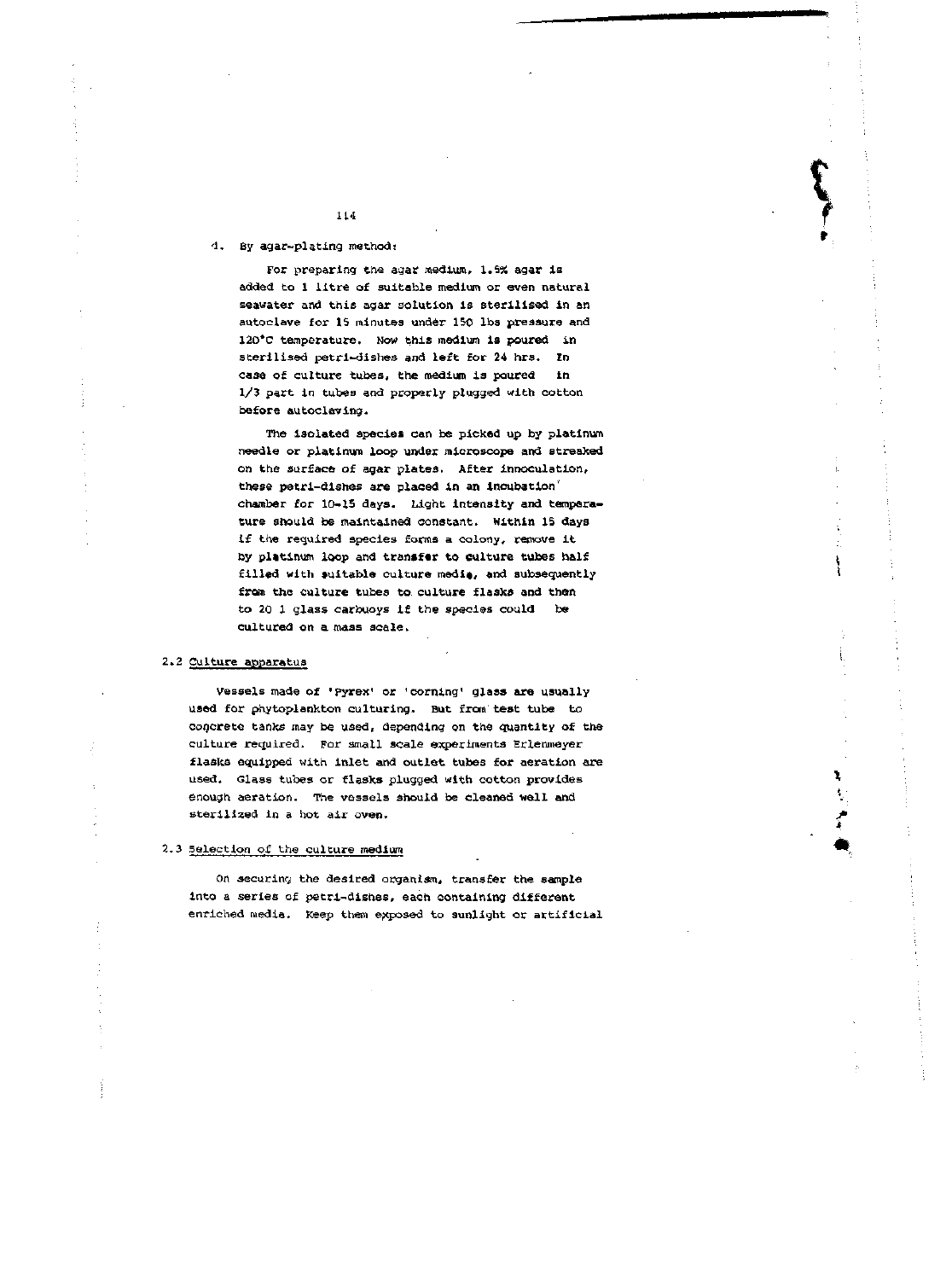light. This preparatory culture is used to select the suitable medium for the particular species. During this time, the organism multiply in one of the media and provide enough material for further process of culturing. Pure cultures are sometime obtained only after several attempts, The preparatory cultures may be maintained till pure cultures are obtained.

2.3.1 Culture media or solutions:

The following are some of the culture media found suitable to most planktonic algae:

2.3.1.1 Schrelber's solution:

Sodium nitrate 0.1 gm Sodium acid phosphate 0.02 gm Soil extract 50 cc Filtered water 1 litre

The soil extract is prepared by boiling 1 Kg good garden soil with 1 litre of distilled water in the autoclave for one hour. After 2-3 days, the supernatant liquid is separated into a flask and sterilised in an autoclave at 120°C for 20 minutes. It is advisable to keep the soil extract in a refrigerator.

2.3.1.2 Miquel's solution:

20.2 gm of Potassium Sodium phosphate — 4 gm nitrate dissolved in Calcium chloride — 4 gm 100 ml of distilled Ferric chloride — 2.0 gm water Conc. HCl -- 2 ml Dissolved in 100 ml of distilled water

To each litre of filtered seawater, 0.55 ml of A and 0.5 ml of B are added.

 $\Delta$  B

115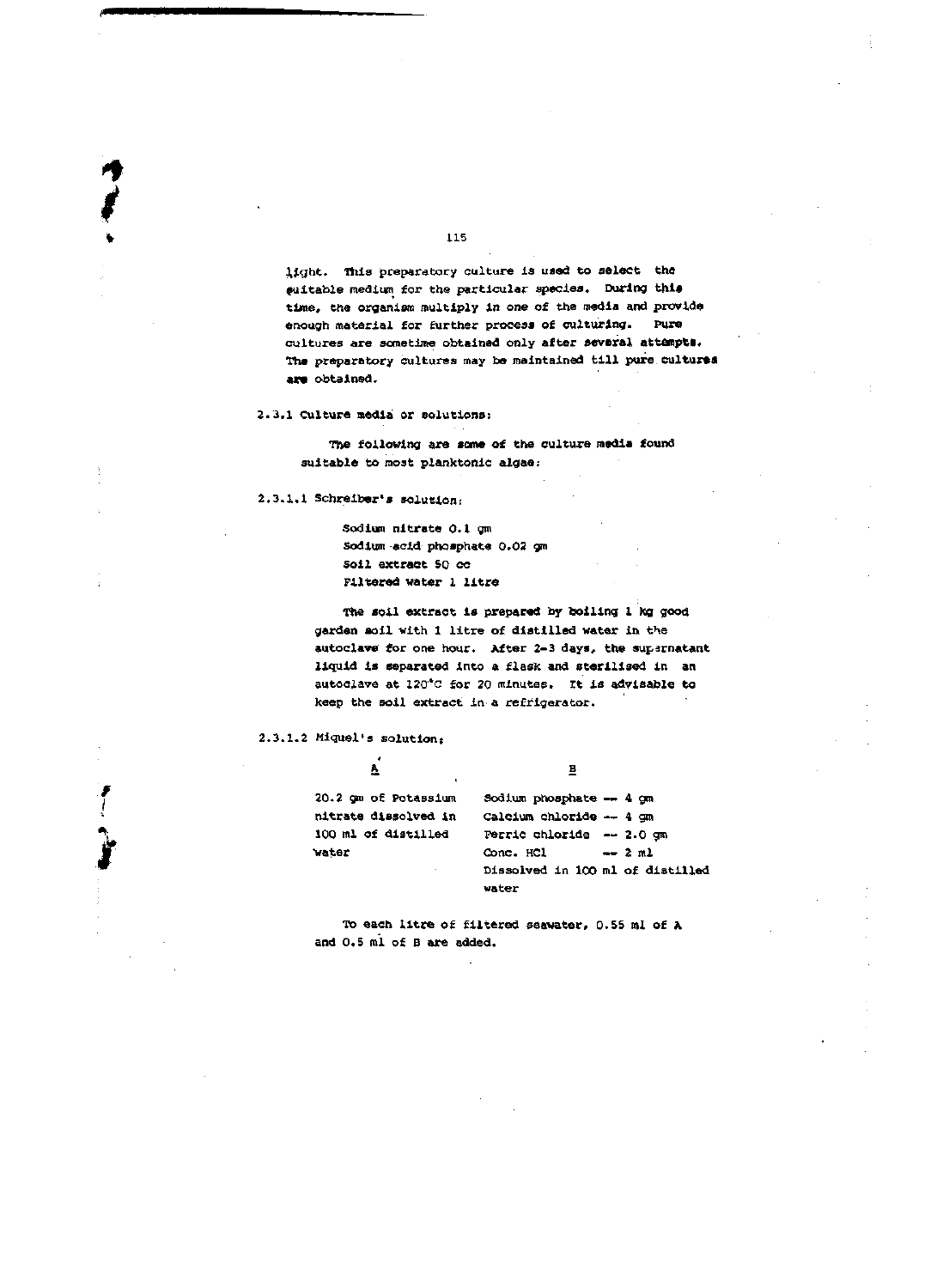# 2.3.1.3 Convey or Maine's medium:

This medium is mainly used for the mass culture of phytoflagellates such as **Isochrysis**, Tetraselmis, Monochrysls and Dicrateria species.

a. Sodium nitrate or potassium nitrate 100 gm  $\cdots$ Sodium phosphate 20 gm  $\ldots$ Ferric chioride 1.3 gm  $\ldots$ Manganese chloride  $\cdots$ 0.36 gm Bromic acid  $(H_3BO_3)$ 33.4 gm  $\ldots$ EDTA 45 gm  $\ldots$ 

Dissolve all the chemicals in one litre of distilled water. One ml is added to each litre of filtered seawater.

# b. Trace metal solution:

| Zine chloride      |          | $2.1 \text{ cm}$ |
|--------------------|----------|------------------|
| Calcium chloride   |          | ້2.0 cm          |
| Ammonium molybdate | .        | $2.0 \,$ cm      |
| Copper sulphate    | $\cdots$ | $2.0 \,$ gm      |
| Distilled water    | $\cdots$ | 100 ml           |

 $\frac{1}{2}$ 

One ml is added to each litre of the seawater.

Vitamin stock solution:

|    | $B_{12}$ 5 mg   | Dissolve in 100 ml of     |
|----|-----------------|---------------------------|
| э, | $\cdots$ 100 mg | distilled water. 0.1 ml   |
|    |                 | is added to each litre of |
|    |                 | seawater.                 |

#### 2.3.1.4 TMRL medium:

This solution is mainly used for the mass culture of diatoms, such as skeletonema costatum and Chaetoceros spp.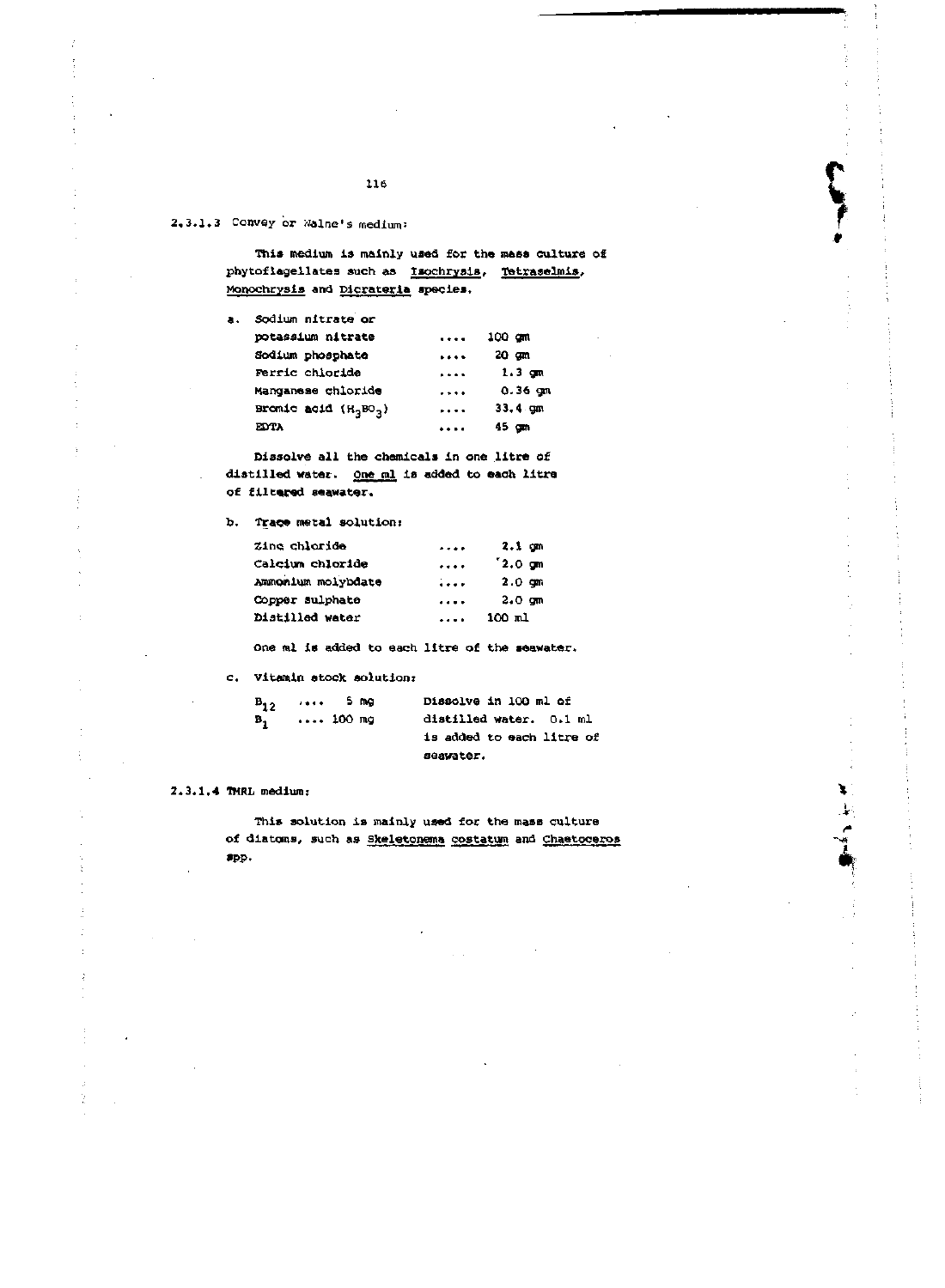| Pottassium nitrate     |          | 10 gm    |
|------------------------|----------|----------|
| Sodium phosphate       | $\cdots$ | ւ գո     |
| <b>Farric chloride</b> |          | $0.3$ gm |
| <b>Sodium silicate</b> | $\cdots$ | 0.2 cm   |

**Prepare each chemical in 100 ml distilled water in separate bottles. Add 1 ml of the solution to 1 litre of filtered seawater.** 

### **2.3.1.5 p M solutioni**

This is another culture solution used mainly for **the mass culture of diatoms, especially in 20 1 glass carbuoys as a starter for the large-scale culture in bigger tanks.** 

| Sodium nitrate         |          | 10 gm       |
|------------------------|----------|-------------|
| Potassium phosphate    | .        | 1 gm        |
| Ferric chloride        |          | $0.2 \,$ gm |
| Sodium silicate        | $\cdots$ | $0.2$ gm    |
| Agrimin                | $\cdots$ | $0.1$ cm    |
| <b>EDTA</b>            |          | $0.2$ cm    |
| Thiamine $(B_1)$       | .        | $0.005$ gm  |
| Cobalamine $(B_{1,2})$ |          | 0.005 cm    |

**Prepare the solution in separate 100 ml reagent bottles and added to the filtered seawater 1 ml/1.** 

**2.3.1.6 In open system (100 ton or more) the mass production of diatoms is conducted by using Commercial fertilizers:** 

| Urea                   | $\cdots$ | $100 \, \text{mg}/1$ |
|------------------------|----------|----------------------|
| Aqrimin                |          | 1 mg/l               |
| Ferric chloride        |          | $2 \text{ mg}/1$ .   |
| 16–20–0<br>٠           |          | $5 \text{ mg}/1$     |
| <b>Sodium silicate</b> |          | 2 mg/1               |
| Potassium phosphate    |          | 5 mg/l               |

**2.3,1.7 For raising a mixed culture of phytoplanXters, the following chemicals can be used.**